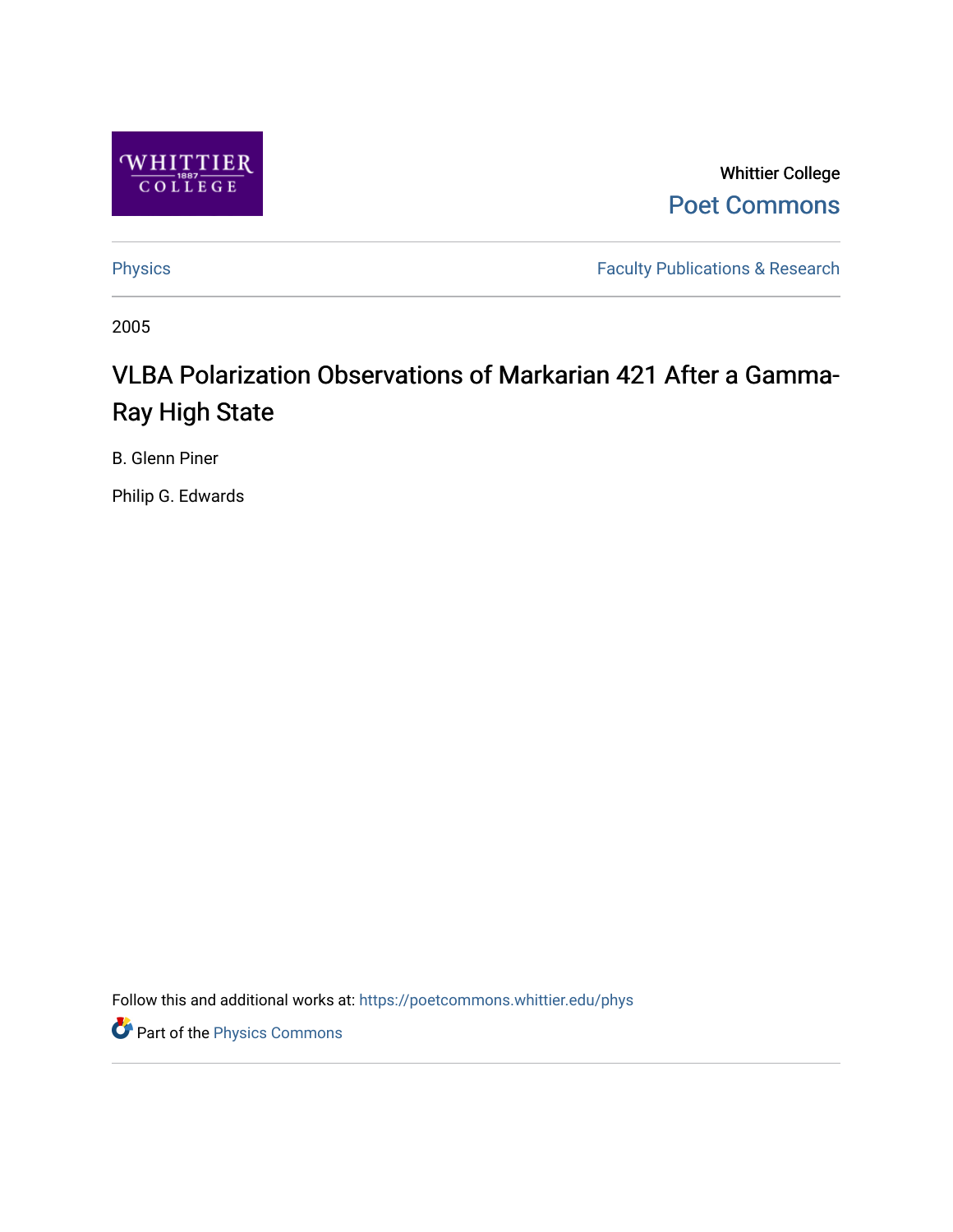# VLBA POLARIZATION OBSERVATIONS OF MARKARIAN 421 AFTER A GAMMA-RAY HIGH STATE

B. GLENN PINER<sup>1,2</sup> AND PHILIP G. EDWARDS<sup>3</sup> Received 2004 September 15; accepted 2004 December 13

# ABSTRACT

We present four high dynamic range, dual-circular polarization, Very Long Baseline Array (VLBA) observations at 22 GHz of Mrk 421, taken throughout the year following the source's unprecedented gamma-ray high state in early 2001. Previous VLBI observations of this source had shown only subluminal apparent motions in the parsecscale jet and no apparent connection between jet components and gamma-ray flares, so we examined whether the larger gamma-ray flares of 2001 had produced a component that could be followed on the parsec-scale VLBA images. These four new VLBA observations are combined with data from our earlier 1999 paper and archival VLBA data sets that have become available since 1999 to produce a combined 28 epoch VLBA data set on Mrk 421 spanning 1994– 2002. No new component associated with the 2001 flares was seen on the total intensity images, but the combined data set allowed precise measurements of the apparent speeds of the existing components. The peak measured apparent speed was for component C5, which has an apparent speed of  $0.1c \pm 0.02c$  ( $H_0 = 71$  km s<sup>-1</sup> Mpc<sup>-1</sup>,  $\Omega_m =$ 0.27, and  $\Omega_{\Lambda} = 0.73$ ). No counterjet is seen with a limit on the jet to counterjet brightness ratio  $J > 100$ . These observed VLBI properties of Mrk 421 are consistent with a jet with a bulk Lorentz factor  $\Gamma \sim 2$  and an angle to the line of sight  $\theta \sim 1^{\circ}$ , suggesting a jet that decelerates between the gamma-ray producing region and the parsec scale. Although a limb-brightened structure is seen in some transverse slices across the jet, it is not seen consistently, inhibiting interpretation in terms of the fast-spine/slow-layer model that has been invoked for other sources. The VLBI core and inner jet (component C7) have fractional polarizations of  $\sim$  5% and an electric vector position angle (EVPA) aligned with the jet axis. Component C5 (at 1.5 mas from the core) has a higher fractional polarization of  $\sim$ 15% and an EVPA nearly orthogonal to the jet axis. Significant variability is detected in the EVPA of component C6, which at two of the four epochs shows an EVPA aligned with the jet axis, possibly a sign of propagating disturbances that are only visible on the polarization images. If these propagating disturbances are linked to the 2001 gamma-ray high state, then their inferred apparent speed is between  $1c$  and  $3c$ .

Subject headings: BL Lacertae objects: individual (Markarian 421) — galaxies: active — galaxies: jets radio continuum: galaxies

# 1. INTRODUCTION

The blazar Mrk 421 has been intensively studied across the electromagnetic spectrum since its detection as the first known extragalactic source of very high energy (TeV) gamma-rays (Punch et al. 1992). Since its initial detection, it has remained among the brightest sources of TeV gamma-rays in the sky and has shown multiple episodes of dramatic flaring activity with rapid variability times. Notable among these episodes are the dramatic flares of 1996 May, when a flux 10 times that of the Crab Nebula was recorded (Gaidos et al. 1996; Krennrich et al. 1999), and the exceptionally strong and long-lasting flaring activity between 2001 January and March, with a peak flux of 13 times that of the Crab Nebula (Krennrich et al. 2001, 2002).

With the confirmed detection of five other blazars in TeV gamma-rays (see, e.g., the review by Horan & Weekes 2004), Mrk 421 is now recognized as one of a class of low-redshift, high-energy peaked BL Lac objects that produce significant highenergy gamma-ray emission. The spectral energy distribution of these objects shows two peaks; in the most common model the low-frequency peak is due to synchrotron radiation from relativistic electrons in the jet, and the high-frequency peak is due to inverse Compton scattering. The flares are produced by shocks in the jet (e.g., Tanihata et al. 2003; Guetta et al. 2004), with the apparent variability time compressed because of bulk relativistic motion of the jet material. Homogeneous synchrotron self-Compton (SSC) models of the spectral energy distribution and variability of Mrk 421 require very high relativistic Doppler factors in order to reproduce the observed spectral and variability properties. For example, Maraschi et al. (1999) model the emission from Mrk 421 in 1998 April with  $\delta = 20$ , and both Krawczynski et al. (2001) and Konopelko et al. (2003) find that the emission during 2000 is best modeled by a Doppler factor  $\delta \sim 50$  (demanding a bulk Lorentz factor  $\Gamma > 25$ ).

Imaging the radio emission from relativistic jets with VLBI provides a unique opportunity to study the evolution of shocks on parsec scales. In many radio-loud sources, these shocks become visible as superluminally moving ''blobs'' or ''components'' on VLBI images and can sometimes be tracked for years following the flare event with which they are associated (Jorstad et al. 2001a). The characteristics of these components measured from the VLBI images can provide important constraints on the properties of the jet.

It came as a surprise when a set of VLBI observations of Mrk 421 spanning 15 epochs from 1994 through 1997 (Piner et al. 1999, hereafter Paper I) showed only subluminal apparent motions of  $0.3c$  in the jet of Mrk 421 at distances of about 1 pc (projected) from the radio core and saw no evidence for a component that could be associated with the 1996 flares. Low apparent

<sup>1</sup> Department of Physics and Astronomy, Whittier College, 13406 East

Philadelphia Street, Whittier, CA 90608; gpiner@whittier.edu.<br><sup>2</sup> Visiting Professor, Jet Propulsion Laboratory, California Institute of Technology, 4800 Oak Grove Drive, Pasadena, CA 91109.

Institute of Space and Astronautical Science, Japan Aerospace Exploration Agency Yoshinodai, Sagamihara, Kanagawa 229-8510, Japan; pge@vsop.isas .jaxa.jp.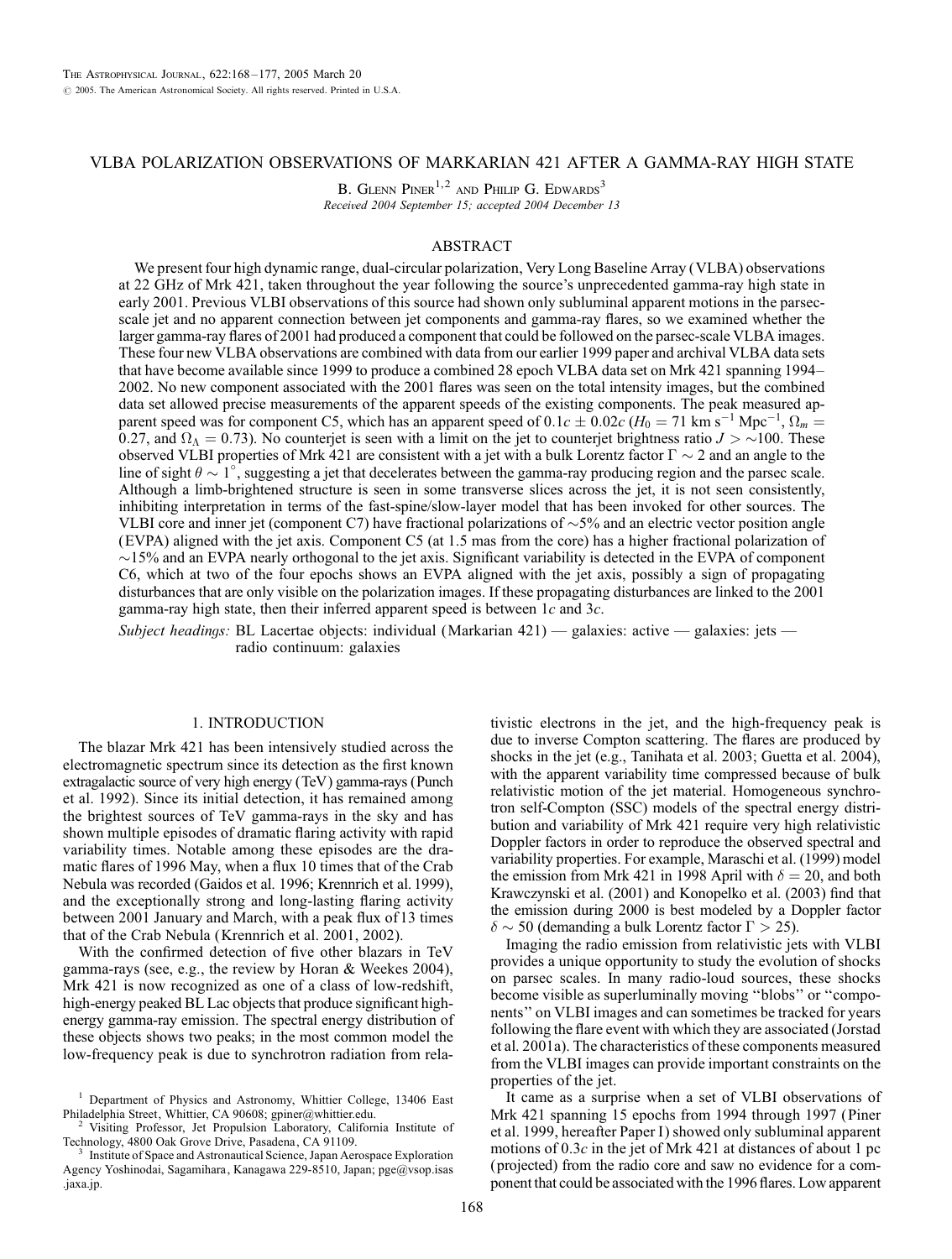| TABLE 1                                      |  |  |  |  |  |
|----------------------------------------------|--|--|--|--|--|
| OBSERVATION LOG AND PARAMETERS OF THE IMAGES |  |  |  |  |  |

|                    |                        |                                      | <b>BEAM PARAMETERS</b> <sup>a</sup> |                |                        | PEAK FLUX                    |                                                      |                                                   |                                                                 |
|--------------------|------------------------|--------------------------------------|-------------------------------------|----------------|------------------------|------------------------------|------------------------------------------------------|---------------------------------------------------|-----------------------------------------------------------------|
| EPOCH <sup>b</sup> | TIME ON SOURCE<br>(hr) | <b>VLBA</b><br>ANTENNAS <sup>c</sup> | Major<br>(mas)                      | Minor<br>(mas) | P.A.<br>$(\text{deg})$ | DENSITY<br>$(mJy beam^{-1})$ | LOWEST $I$ CONTOUR <sup>d</sup><br>$(mJy beam^{-1})$ | LOWEST $P$ TICK <sup>e</sup><br>$(mJy beam^{-1})$ | LOWEST $F$ PIXEL <sup><math>f</math></sup><br>$(mJy beam^{-1})$ |
| 2001 Aug 12        |                        | All                                  | 0.58                                | 0.36           | $-1.3$                 | 271                          | 0.70                                                 | 0.80                                              | 1.4                                                             |
| $2001$ Nov $8$     |                        | No FD                                | 0.62                                | 0.37           | $-10.6$                | 262                          | 0.51                                                 | 0.60                                              | 1.5                                                             |
| 2002 Jan 26        | 6                      | All                                  | 0.71                                | 0.45           | $-10.6$                | 267                          | 0.41                                                 | 0.50                                              | 1.0                                                             |
| $2002$ Jul $2$     |                        | No LA                                | 0.67                                | 0.32           | 1.4                    | 250                          | 0.70                                                 | 0.82                                              | 2.8                                                             |

<sup>a</sup> Numbers given for the beam are the FWHMs of the major and minor axes in mas and the P.A. of the major axis in degrees. P.A. is measured from north through east. The images have been restored with uvweight =  $0, -1$ .

<sup>b</sup> The VLBA observation codes associated with these four epochs were BE023A, BE023B, BE023C, and BE023E, respectively. BE023D was not correlated because of technical problems and was reobserved as BE023E.

 $^{\circ}$  FD = Fort Davis, TX; LA = Los Alamos, NM.<br>  $^{\circ}$  The lowest contour is set to be 3 times the rms noise in the *I* image. Successive contours are each a factor of 2 higher.<br>  $^{\circ}$  EVPA vectors are drawn at pixels

speeds in their parsec-scale radio jets turned out to be a property common to the other TeV blazars (Edwards & Piner 2002; Piner & Edwards 2004), and this property, together with other characteristics such as relatively low radio core brightness temperatures ( $\sim$ 10<sup>11</sup> K), suggests that the bulk Lorentz factor in the parsec-scale radio jets is only moderately relativistic. This can be reconciled with the requirement for high bulk Lorentz factors on smaller scales by invoking bulk deceleration of the jet along its length (Georganopoulos & Kazanas 2003) or by invoking velocity variations perpendicular to the jet axis such that the radio images are dominated by a lower Lorentz factor ''layer'' (Giroletti et al. 2004; Ghisellini et al. 2005).

Following the exceptionally strong TeV flaring activity in 2001, we decided to observe Mrk 421 again at four epochs at high resolution with the NRAO Very Long Baseline Array (VLBA)<sup>4</sup> to see if this record-setting level of high-energy activity would produce a component that could be followed into the parsec-scale radio jet. For these observations, we observed with the VLBA in dual-circular polarization mode (which provides the intensity and position angle [P.A.] of the polarized flux) so that we could follow any changes in the magnetic field structure of the jet. We note that a radio flare at GHz frequencies in which the radio flux density of Mrk 421 increased by a factor of about 1.5 was also observed in 2001 February, coincident with the increased level of high-energy activity (Katarzyński et al. 2003). Our four epochs of VLBA observations began in 2001 August, about 5 months after the end of the radio flare. In addition to the four new epochs of data reported here, we have also added to our study the archival VLBI data that have become available since Paper I, to bring the total number of VLBI observations considered to 28 epochs spanning 1994–2002.

In this paper we use the cosmological parameters measured by the Wilkinson Microwave Anisotropy Probe (WMAP) of  $H_0 = 71 \text{ km s}^{-1} \text{ Mpc}^{-1}$ ,  $\Omega_m = 0.27$ , and  $\Omega_{\Lambda} = 0.73$  (Bennett et al. 2003). When results from other papers are quoted, they have been converted to the set of cosmological parameters given above. At the distance of Mrk 421 (126 Mpc,  $z = 0.03$ ), 1 mas corresponds to a linear distance of 0.59 pc, and a proper motion of 1 mas yr<sup>-1</sup> corresponds to an apparent speed of 2.0c. In  $\S$  2 we discuss the VLBI observations and the results obtained from imaging and model-fitting the VLBI data, and in  $\S$  3 we discuss the astrophysical implications of these results.

# 2. OBSERVATIONS

# 2.1. Details of Observations

We observed Mrk 421 at four epochs during 2001 and 2002 (2001 August 12, 2001 November 8, 2002 January 26, and 2002 July 2) at 22 GHz with the VLBA, under observation code BE023. All of the observations used a standard VLBA continuum setup (two intermediate frequencies, each of 8 MHz bandwidth, with 2 bit sampling), and all recorded dual-circular polarization. The observations averaged 7 hr of time on-source on Mrk 421. A more detailed observation log is given in Table 1.

Calibration, fringe-fitting, detection of cross-polarized fringes, and determination of the effective polarization response of the feeds (the so-called D-terms) were done with standard routines from the AIPS software package. The required electric vector position angle (EVPA) correction was determined by comparing the observed overall EVPAs of our four calibrator sources (3C 273, 3C 279, OJ 287, and 1156+295) with the EVPAs recorded for these sources on the VLA/VLBA Polarization Calibration Page<sup>5</sup> interpolated to our epochs of observation. The average EVPA correction derived from the four calibrator sources at each epoch was applied to the Mrk 421 data using the task CLCOR. No corrections have been made for Faraday rotation, but because the cores and jets of BL Lac objects have rotation measures that are typically 500 rad m<sup>-2</sup> or less (Zavala & Taylor 2003, 2004), this will cause a maximum error in the EVPA of  $5^\circ$  at 22 GHz. Self-calibrated CLEAN images from these data sets were produced using standard CLEAN and self-calibration procedures from the DIFMAP software package (Shepherd et al. 1994). Final polarization images were made using FITSPLOT scripts.<sup>6</sup> The size of the VLBA beam at 22 GHz is approximately 0.5 mas, and this corresponds to a linear resolution of about 0.3 pc at the distance of Mrk 421.

#### 2.2. Images

The 22 GHz VLBA images of Mrk 421 are shown in Figure 1. The contours display the total intensity, with the lowest contours set to 3 times the rms noise in the I images and each successive

<sup>4</sup> The National Radio Astronomy Observatory is a facility of the National Science Foundation operated under cooperative agreement by Associated Universities, Inc.

See http://www.aoc.nrao.edu/~smyers/calibration.<br>See http://personal.denison.edu/~homand/FITSplot.v202.tar.gz.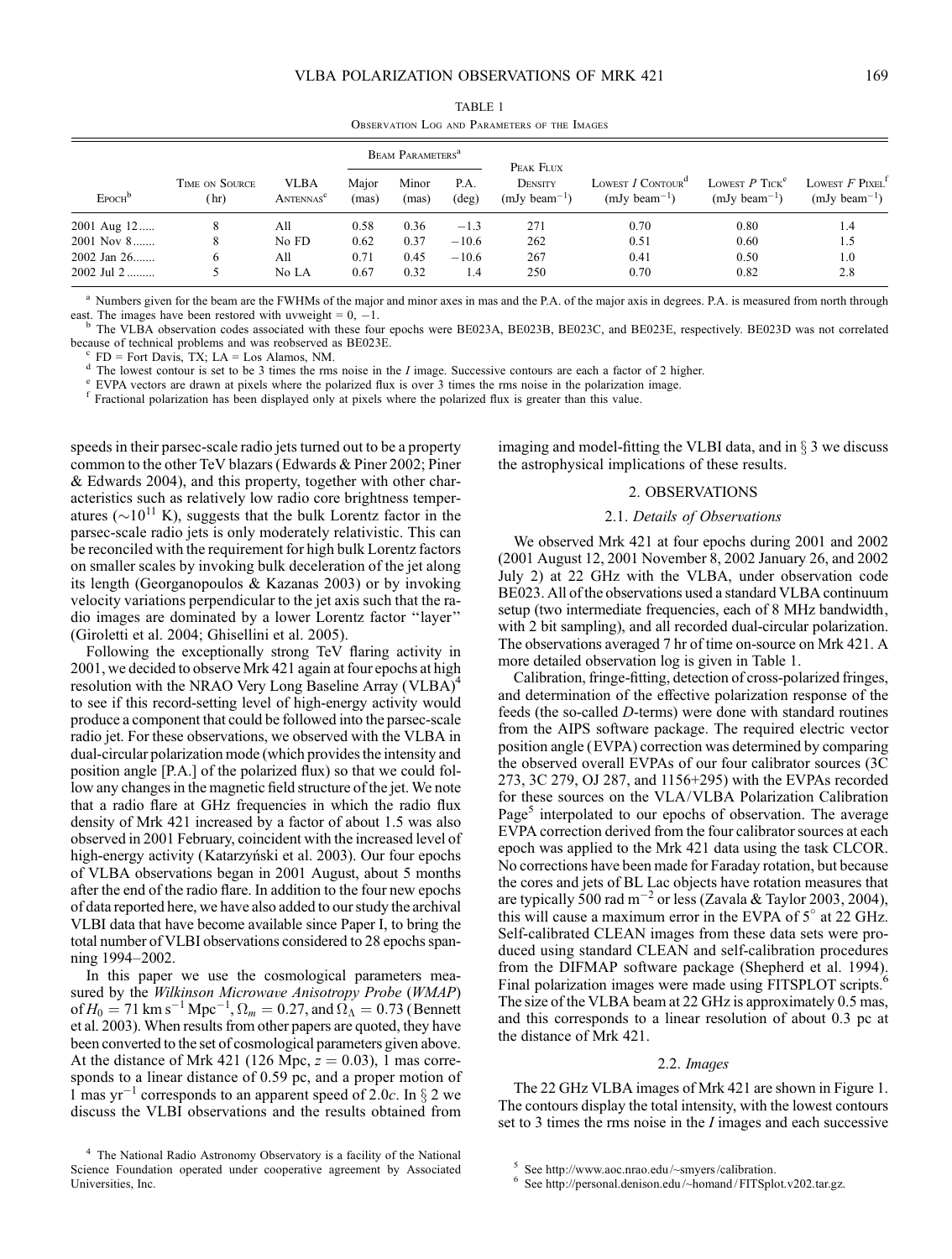

Fig. 1.—VLBA images of Mrk 421 at 22 GHz. Contours show the total intensity; the lowest contours are set to 3 times the rms noise in the I images, and each successive contour is a factor of 2 higher. Tick marks show the magnitude of the polarized flux (with a fixed scale of 25 mas Jy<sup>-1</sup>) and the direction of the EVPA. Tick marks are drawn at pixels where the polarized flux is greater than 3 times the rms noise in the PPOL image. The color images show the fractional polarization at each pixel. Locations of circular Gaussian components from model fitting are marked by diamonds, with the component identification indicated next to the components. The linear scale is  $0.59$  pc mas<sup>-1</sup>.

contour a factor of 2 higher (see Table 1). The images have been restored with natural weighting to improve sensitivity to faint jet emission (uvweight  $= 0, -1$  in DIFMAP). The tick marks show the magnitude of the polarized flux (with a fixed scale of 25 mas  $Jy^{-1}$ ) and the direction of the EVPA. Tick marks are drawn at pixels where the polarized flux is greater than 3 times the rms noise in the PPOL image. The color images show the fractional polarization at each pixel, from 0% to 15%. Locations of circular Gaussian components placed by the DIFMAP modelfit task are marked by diamonds, with the identifications indicated next to the components (see  $\S 2.3$ ). Numerical parameters for the images in Figure 1 are given in Table 1.

The jet morphology shown in Figure 1 is familiar from earlier papers (Paper I), so we show only the inner jet regions on these images. Component C4 from Paper I is still detected at about 5 mas from the core, but is off the scale on the Figure 1 images. Beyond 5 mas from the core, the surface brightness of the jet at 22 GHz falls rapidly below our detection limit, and no emission is detected beyond about 7 mas from the core. No counterjet is detected in this source, and from the observations here and in Paper I we can place a limit on the jet to counterjet brightness ratio of  $J \gtrsim 100$ .

## 2.3. Model Fits

In order to quantify any possible motions in the jet, circular Gaussian model components were fitted to the visibility data at these four epochs using the modelfit task in DIFMAP. The parameters of these four model fits are given in Table 2. In all cases, the reduced  $\chi^2$  for the model fit was under 1.0. The component identification is also given in Table 2, using the same naming convention that was used in Paper I (some minor exceptions to this are noted in  $\S 3.1$ ). The identification of components was not based exclusively on these four epochs, but was instead based on the combined 28 epochs of VLBA data from 1994 to 2002 that are now available on Mrk 421. This combined data set is discussed further in  $\S 3.1$ .

Note in Figure 1 that the model components are not well defined on the images as individual blobs separated by gaps on the contour maps. Instead, the model components appear as local maxima in the jet emission or as ''shoulders'' where the jet emission stays roughly constant for a short distance. However, the model-fitting algorithm we have used fits components to the observed visibilities, not to the image, and subbeam resolution is obtained if the signal-to-noise ratio is high. The remarkable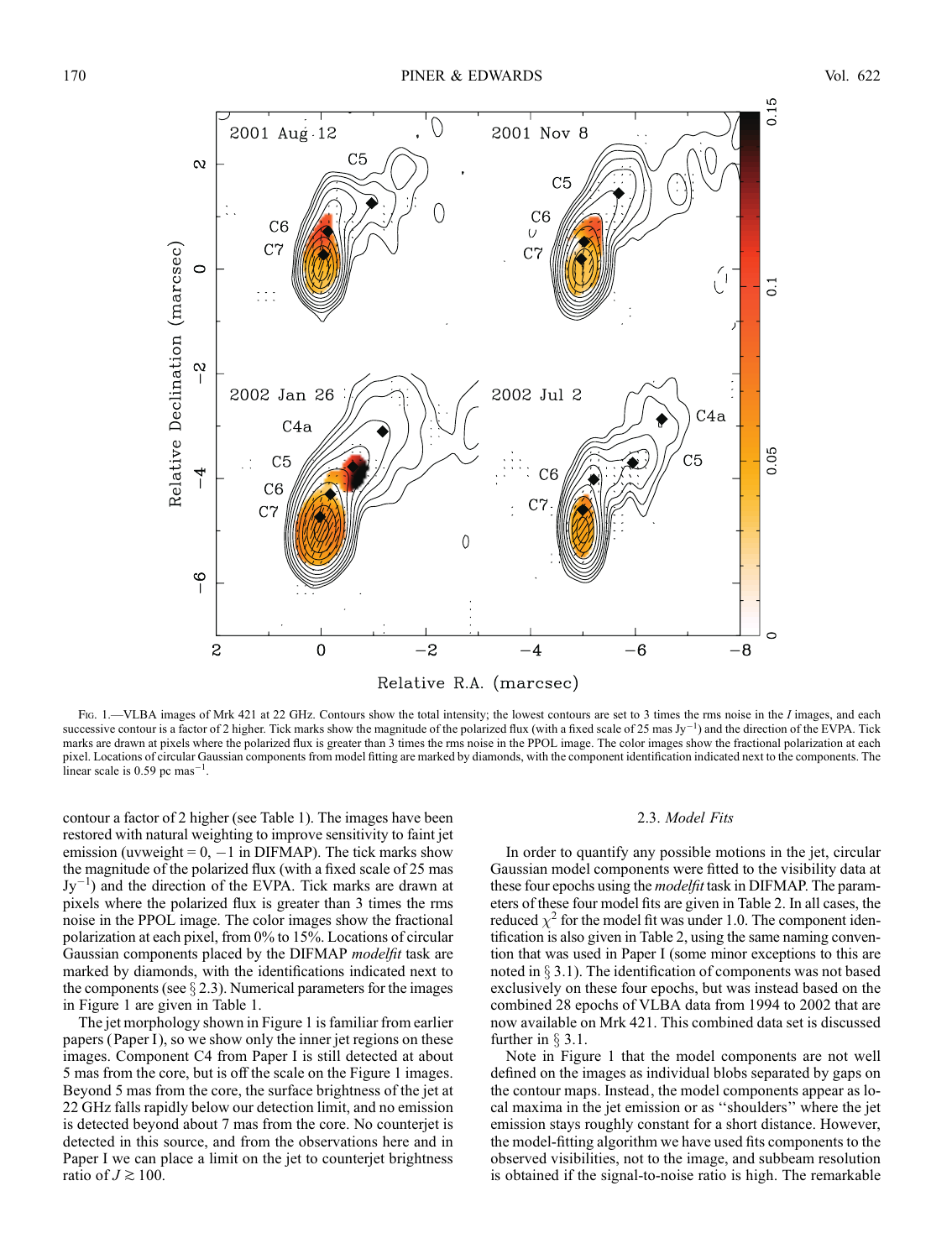| CIRCULAR OAUSSIAN INIUDELS |                  |                      |                  |                     |                      |                      |                                             |
|----------------------------|------------------|----------------------|------------------|---------------------|----------------------|----------------------|---------------------------------------------|
| Epoch                      | Component        | $S^{\rm a}$<br>(mJy) | $r^{b}$<br>(mas) | $P.A.^{b}$<br>(deg) | $a^{\rm c}$<br>(mas) | $\chi_R^{\text{2d}}$ | $T_B$ <sup>e</sup><br>$(10^{11} \text{ K})$ |
| 2001 Aug 12                | Core             | 249                  | $\cdots$         | .                   | 0.06                 | 0.94                 | 1.6                                         |
|                            | C7               | 58                   | 0.29             | $-10.0$             | 0.19                 | .                    | .                                           |
|                            | C <sub>6</sub>   | 19                   | 0.74             | $-7.5$              | 0.24                 | .                    | .                                           |
|                            | $\cdots$         | 17                   | 1.23             | $-12.5$             | 0.33                 | .                    | .                                           |
|                            | C <sub>5</sub>   | 16                   | 1.60             | $-37.3$             | 0.99                 | .                    | .                                           |
|                            | C <sub>4</sub>   | 12                   | 4.52             | $-43.3$             | 2.77                 | .                    | .                                           |
| 2001 Nov 8                 | Core             | 225                  | $\cdots$         | $\ldots$            | 0.04                 | 0.92                 | 3.4                                         |
|                            | C7               | 52                   | 0.22             | 9.4                 | 0.17                 | .                    | .                                           |
|                            | C <sub>6</sub>   | 44                   | 0.55             | $-2.1$              | 0.25                 | .                    | .                                           |
|                            | $\cdots$         | 17                   | 0.95             | $-14.8$             | 0.28                 | .                    | .                                           |
|                            | C <sub>5</sub>   | 22                   | 1.62             | $-24.7$             | 0.65                 | .                    | .                                           |
|                            | C4               | 18                   | 4.79             | $-45.2$             | 2.20                 | .                    | .                                           |
|                            | Core             | 245                  | $\cdots$         | $\cdots$            | 0.08                 | 0.72                 | 0.9                                         |
|                            | C7               | 43                   | 0.29             | 5.8                 | 0.17                 | .                    | .                                           |
|                            | C <sub>6</sub>   | 34                   | 0.74             | $-9.2$              | 0.32                 | .                    | .                                           |
|                            | C <sub>5</sub>   | 14                   | 1.39             | $-25.5$             | 0.43                 | .                    | .                                           |
|                            | C <sub>4</sub> a | 15                   | 2.25             | $-31.2$             | 1.01                 | .                    | .                                           |
|                            | C4               | 13                   | 5.07             | $-44.0$             | 1.31                 | .                    | .                                           |
| 2002 Jul 2                 | Core             | 245                  | $\ldots$         | $\cdots$            | 0.08                 | 0.73                 | 0.9                                         |
|                            | C7               | 48                   | 0.42             | 0.3                 | 0.24                 | .                    | .                                           |
|                            | C <sub>6</sub>   | 24                   | 1.02             | $-11.7$             | 0.37                 | .                    | .                                           |
|                            | C <sub>5</sub>   | 20                   | 1.62             | $-35.9$             | 0.65                 | .                    | .                                           |
|                            | C <sub>4</sub> a | 8                    | 2.63             | $-35.1$             | 0.86                 | .                    | .                                           |
|                            | C <sub>4</sub>   | 15                   | 5.77             | $-44.3$             | 1.90                 | .                    | .                                           |

TABLE 2 Circular Gaussian Models

<sup>a</sup> Flux density in mJy.<br><sup>b</sup> Polar coordinates of the center of the component relative to the presumed core. P.A. is measured from north through

east.<br>
<sup>c</sup> FWHM of the circular Gaussian component.<br>
<sup>d</sup> The reduced  $\chi^2$  of the model fit.<br>
<sup>e</sup> Source frame, homogeneous sphere brightness temperature of the core component (see, e.g., Hirabayashi et al. 1998).

consistency of the model-fit positions obtained from epoch to epoch, over all 28 epochs of data, provides confidence in the robustness of the identifications in Table 2.

# 3. RESULTS AND DISCUSSION

# 3.1. Apparent Speed

In Paper I we combined model fits of all of the archival VLBI data available on Mrk 421 at that time (15 epochs of data spanning 1994–1997) to measure the apparent speeds of components in the parsec-scale radio jet. The fastest speed measured in the jet in Paper I was  $\approx 0.3c \pm 0.1c$  for component C5. In this paper, we improve the measurement of apparent speeds by adding the four new VLBA epochs observed for this paper, plus all of the archival VLBA observations observed since Paper I. The total combined data set now comprises 28 epochs spanning 1994–2002; all of these epochs were observed with the VLBA.

We have added the following VLBI data to the 15 epochs published in Paper I:

1. The four VLBA observations discussed in this paper, whose model fits are given in Table 2.

2. Eight new VLBA observations at 8 GHz from the US Naval Observatory's Radio Reference Frame Image Database  $(RRFID)$ , spanning 1997 March through 2002 January. The selfcalibrated visibilities for these eight observations were independently modeled by us in DIFMAP, as part of our study of RRFID source kinematics (Piner et al. 2003). Model fitting of the 8 GHz RRFID observations used in Paper I was redone, so that all of the RRFID observations were modeled in a uniform manner; however, there were no significant differences between the original fits and the new fits.

3. The seven epochs of VLBA data at 15 GHz observed by the 2 cm survey (Kellermann et al. 2004), spanning 1995 April through 2001 March. Here we have used the model-fit component positions used by the 2 cm survey (K. Kellermann 2004, private communication), but based on our additional 21 epochs of data, we have altered the component identifications from those used by Kellermann et al. (2004).

Because of the addition of so much high-quality VLBA data on this source since Paper I, we have removed the following observations used in Paper I from our data set:

1. All observations from Paper I not observed by the VLBA, so that all epochs are observed by the same telescope. Observations removed include five epochs of Mark III geodetic VLBI observations and a single VSOP observation.

2. All observations from Paper I at frequencies at or below 5 GHz, because they do not have the resolution to properly deconvolve the model components seen at higher frequencies.

The final data set used for the apparent speed measurement then comprises 28 epochs observed with the VLBA at frequencies ranging from 8 to 43 GHz. The 28 epochs consist of seven epochs from the 2 cm survey, 14 epochs from the RRFID, and seven epochs of higher dynamic range full-track observations, including the four new observations presented in this paper. The

<sup>7</sup> See http://rorf.usno.navy.mil /RRFID.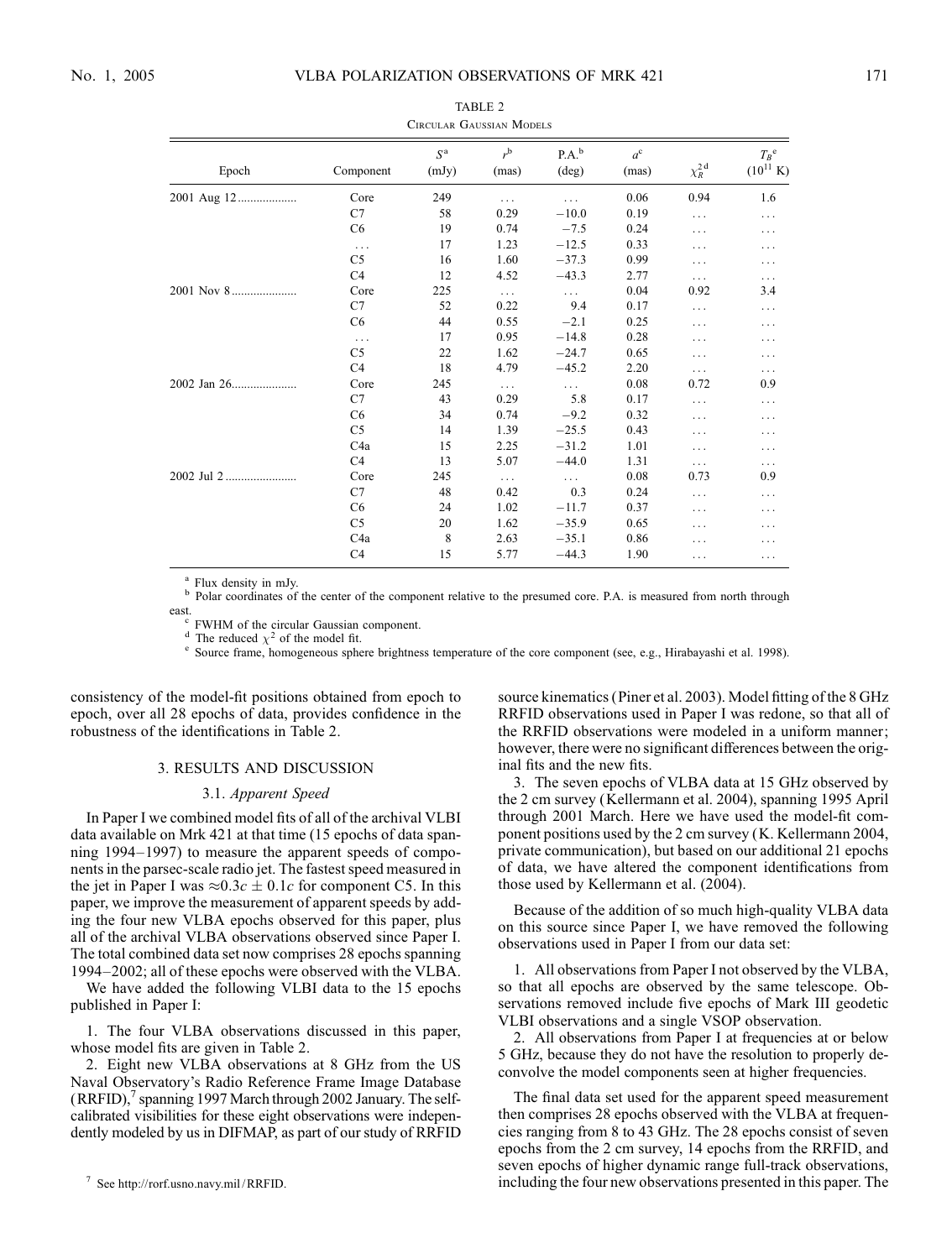

Fig. 2.—Distances from the core of Gaussian component centers as a function of time. The lines are the linear least-squares fits to outward motion with constant speed. Asterisks represent component C4, diamonds are C4a, triangles are C5, squares are C6, and crosses are C7.

analysis in Paper I showed negligible frequency dependence of the separation of components from the core, justifying the combination of observations at different frequencies. This is confirmed with the new data in this paper: the average difference in the core separation of components between the 2 cm survey observations, and the 8 GHz RRFID observations within1 month of each other is 0.05 mas, in a direction opposite to that expected from the varying optical depth model for frequency-dependent separation (components farther from the core at higher frequencies). Since this difference is about a factor of 4 smaller than our typical uncertainty for component separations, we conclude that there is no measurable frequency-dependent separation within the precision of these measurements.

Figure 2 shows the separation of the Gaussian model components from the VLBI core versus time for this final data set. The component identifications are listed on the right of this figure and are the same as those used in Paper I with the following exceptions: a faint component occasionally seen between C4 and C5 in Paper I has now been seen enough to define its motion, and it is now included as component C4a, and a region interior to C6 noted as confused in Paper I is now modeled as component C7. Errors on the component separations are assumed to be proportional to the beam size and also to the surface brightness of the component, with the centroid of compact inner components determined more accurately than those of diffuse outer components such as C4. Accordingly, error bars of one-half the beam size were assigned to the separations of C4 and C4a from the core, one-quarter of the beam size to the separations of C5 and C6 from the core, and one-eighth of the beam size to the separation of C7 from the core (for beam size we use the extent of the projection of the two-dimensional beam onto a line joining the center of the core to the center of the Gaussian component).

Linear least-squares fits to the component separations versus time were used to measure the proper motions and apparent speeds of the components; these fits are indicated by solid lines on Figure 2. Measured proper motions are  $45 \pm 33$ ,  $-31 \pm 44$ ,  $47 \pm 12$ ,  $15 \pm 13$ , and  $31 \pm 6$   $\mu$ as yr<sup>-1</sup> for C4, C4a, C5, C6, and C7, respectively. Measured apparent speeds are  $0.089c \pm$  $0.066c, -0.063c \pm 0.088c, 0.095c \pm 0.024c, 0.029c \pm 0.026c,$ and  $0.062c \pm 0.013c$  for C4, C4a, C5, C6, and C7, respectively. There is no sign of acceleration or deceleration; second-order fits

were tried but did not have appreciably higher significance than the linear fits. Preliminary measurements of these apparent speeds were given in Table 3 of Piner & Edwards (2004); the speeds listed here should now be used in place of the preliminary values quoted in that paper. Note that the analysis of the seven epochs of data from the 2 cm survey by Kellermann et al. (2004) used an alternative component identification scheme that resulted in faster, but still subluminal, speed measurements (average component speed of  $0.4c$ ). With approximately 4 times the amount of data available, we suggest the alternative identification used in Figure 2, which the 2 cm survey data points also match well. The exceptionally dense time sampling, particularly during 1997 and 1998, would seem to preclude the faster speeds given by Kellermann et al. (2004).

At this point it is also worthwhile revisiting the speculative links between our components and the Zhang & Bååth (1990, hereafter ZB90) components made in Paper I. ZB90 obtained four epochs of VLBI data on Mrk 421 at 5 GHz during the early 1980s and fitted this data with superluminal components. As discussed in Paper I, their data can also be fitted by subluminal components, and their interpretation in terms of superluminal components was forced by their underestimation of the errors on model component positions (they used 1% of the beam). In Paper I we identified ZB90's component 2 from their Table 1 with our C4, and ZB90's component 3 from their Table 1 with our C3. An alternative identification was made by Edwards et al. (2000) that matched ZB90's component 2 with our C4a, and ZB90's component 3 with our C4. Here we confirm that this alternative identification is more plausible, because inclusion of the additional data on Mrk 421 from this paper effectively rules out the old interpretation from Paper I. With the inclusion of the ZB90 data, the fitted proper motions of C4 and C4a are 50  $\pm$ 14 and 39  $\pm$  15  $\mu$ as yr<sup>-1</sup> (corresponding to apparent speeds of  $0.100c \pm 0.027c$  and  $0.078c \pm 0.030c$  for C4 and C4a, respectively. However, since any identification of components across a 10 year gap is always speculative, in the rest of this paper we use the motions derived in the preceding paragraph without the ZB90 data.

### 3.2. Kinematics

Based on the large increase in the amount of data available for this source, we have revised the measured apparent speed for the fastest component in Mrk 421 (component C5) since Paper I. The measured apparent speed of this component from Paper I was  $0.3c \pm 0.1c$ ; the new apparent speed from this paper is  $0.1c \pm 0.1c$ 0.02c, about 2  $\sigma$  below the previous value. The new value is more reliable because of the use of higher sensitivity, higher resolution data, and a longer time baseline of monitoring. In this section we assume that this apparent speed represents the bulk apparent speed of the jet plasma and discuss the implications of this for the true speed and orientation of the jet. Three other jet components (C4, C4a, and C6) have measured apparent speeds from our data that are consistent with no motion (although note that C4 and C4a have measured speeds more consistent with C5 and C7 if the ZB90 data are included). These features may be stationary components, which are a common feature in radio jets. Jorstad et al. (2001b) discuss several possible causes of stationary components, including standing recollimation shocks caused by pressure imbalances between the jet and the external medium, and stationary shocks at the location of a bend in the jet. The jet in Mrk 421 does bend continuously from north to west over the range studied in this paper, but the definitive test for determining the nature of a stationary component is to observe the behavior of a moving component that passes through the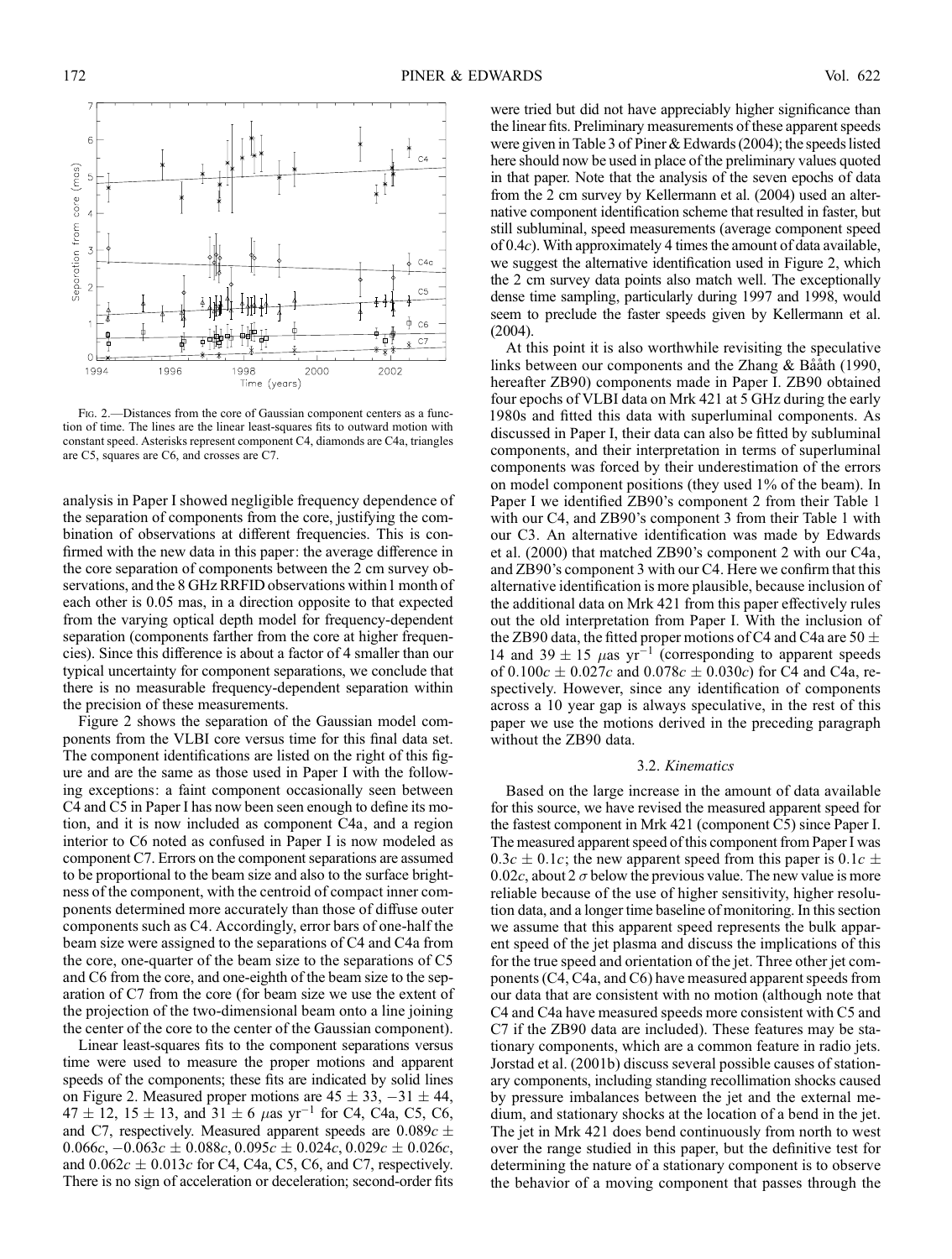stationary component (Jorstad et al. 2001b), an event that has not yet occurred in our observations of Mrk 421.

It was noted in Paper I and by Piner & Edwards (2004) that the slow apparent speeds in TeV blazars are difficult to reconcile with the high Doppler factors required to fit the multiwavelength spectra and variability. The problem arises when the equations for apparent speed  $\beta_{\rm app} = \beta \sin \theta / (1 - \beta \cos \theta)$ , where  $\beta = v/c$  and  $\theta$  is the angle of the jet to the line of sight] and Doppler factor  $[\delta = 1/\Gamma(1 - \beta \cos \theta)]$ , where  $\Gamma$  is the bulk Lorentz factor] are solved simultaneously for the Lorentz factor and viewing angle; then very small viewing angles are obtained. The current observations of Mrk 421 offer an example of this, using an apparent speed of  $0.1c$  and a Doppler factor of 50 as found in some homogeneous SSC models (Krawczynski et al. 2001; Konopelko et al. 2003) yields a Lorentz factor of 25 and a viewing angle of 0<sup>o</sup><sub>005</sub>. While less extreme than this example for Mrk 421, the other TeV blazars also yield viewing angles of  $\sim$ 1° or less when this method is applied (Piner & Edwards 2004). These small viewing angles and high Lorentz factors seem to be in conflict with those required by unification models of BL Lac objects and FR I radio galaxies (Tavecchio 2004). This problem has been dubbed the " $\delta$  crisis" by Tavecchio (2004). It can be argued that the TeV-emitting BL Lacs are extreme BL Lacs, and that the unification argument would not apply to a few extreme sources. However, TeV sources are all, of necessity, at redshifts  $z < \sim 0.15$ , and there must be many more such objects at higher redshifts. Lacking a larger number of source counts such as might be provided by the VERITAS telescope, this remains an open question, but it seems unlikely that the known TeV-emitting BL Lacs would all have angles to the line of sight of less than  $1^{\circ}$ .

One proposed solution to the  $\delta$  crisis is that the jet decelerates along its length, so that the bulk Lorentz factor in the VLBI portion of the jet at parsec scales is substantially less than that in the gamma-ray–emitting portion at subparsec scales (Georganopoulos & Kazanas 2003). This helps in two ways: a smaller Lorentz factor at VLBI scales means the viewing angle can be larger and still reproduce the observed apparent speed, and since the faster regions of the jet closer to the core see beamed seed radiation from the slower regions of the jet farther out, the same inner jet emission can be reproduced with a lower Lorentz factor than that required in homogeneous models. Georganopoulos & Kazanas (2003) suggest that the required Lorentz factor and Doppler factor in the inner jet are about a factor of 2 lower in this case than in the homogeneous models. VLBI observations can provide constraints on the viewing angle and the amount of deceleration through the measured apparent speed and the jet to counterjet brightness ratio limit. For Mrk 421, if we keep the apparent speed fixed at the observed value of 0.1c, then a jet with a viewing angle of  $2^{\circ}$  has a Lorentz factor of 1.5 and a jet to counterjet ratio of 100 (using  $J = [(1 +$  $(\beta \cos \theta)/(1 - \beta \cos \theta))^{2-\alpha}$ , where  $\alpha = -0.5$  is the spectral index; see Paper I), which is approximately equal to the observed lower limit ( $\S 2.2$ ). A jet with a viewing angle of 1<sup>°</sup> has a Lorentz factor of 2 and a jet to counterjet ratio of 700, comfortably above the observed lower limit. Thus a jet that begins with a Lorentz factor  $\Gamma \sim 15$  in the inner jet region (Georganopoulos & Kazanas 2003) and decelerates to  $\Gamma \sim 2$  on VLBI scales with a viewing angle  $\theta \sim 1^{\circ}$  would be consistent with the observed VLBI properties of this source.

In this decelerating jet model a substantial amount of the jet's bulk kinetic energy has been lost by VLBI scales. A favored mechanism for the transfer of bulk kinetic energy into particle kinetic energy and eventually to radiation involves internal shocks in the jet (Spada et al. 2001). In powerful blazars such as 3C 279, such models should work with low efficiency, because the jet is known to remain highly relativistic out to many parsecs from the VLBI core (Wehrle et al. 2001). We suggest that when such shock models are applied to the TeV blazars in particular (e.g., Guetta et al. 2004), then they need to work with high efficiency if the observed VLBI properties of these sources are to be reproduced. We also note that low parsec-scale Lorentz factors seem to be a property of the HBL class in general, not just of the TeV blazars, because Giroletti et al. (2005) find a typical bulk Lorentz factor around  $\Gamma = 3$  in their study of a sample of about 20 HBLs.

A proposed alternative to a jet that decelerates along its length is a jet with a velocity structure *transverse* to the jet axis: a fast inner ''spine'' and a slower outer layer. The outer layer has been decelerated by interaction with the external medium, or simply was not accelerated as efficiently as the spine. The VLBI observations see predominantly emission from the layer with its low Lorentz factor, while the high-energy observations see predominantly emission from the high Lorentz factor spine. Two variants of this model have recently been proposed for TeV blazars by Giroletti et al. (2004) and Ghisellini et al. (2005). Giroletti et al. (2004) applied a spine/layer model to their observations of Mrk 501. In that paper, the difference in the brightness of the spine and the layer was assumed to be due to their changing Doppler factors as the jet bent away from the line of sight, from  $5^\circ$  to  $25^\circ$ . Such a model cannot match the VLBI observations of Mrk 421 from this paper, because the slow apparent speed of  $0.1c$  must be produced by a small angle to the line of sight (solutions with  $\beta_{app} < \beta$  occur only for small angles, or for  $\ddot{\theta} > 90^{\circ}$ ), where the fast spine would dominate the emission.

A different version of the spine/layer model is presented by Ghisellini et al. (2005). They assume that the angle of the jet to the line of sight is constant, so that the slow layer and fast spine have constant Doppler factors. Unlike Giroletti et al. (2004), they model the emission from both the layer and spine and take into account the inverse Compton radiation each portion produces from the seed radiation coming from the other portion. They find that the slow layer can dominate the emission at radio frequencies over the fast spine, even when the layer has a smaller Doppler factor: see, for example, their Figure 3 for Mrk 501. However, the specific model they present for Mrk 421 has the fast spine dominating at all frequencies.

The simple observational test for the spine/layer model is that, if the VLBI emission is coming predominantly from the layer, then the jet should appear limb-brightened on the VLBI images, provided the jet can be resolved in the transverse direction. Such a limb-brightened structure was seen by Giroletti et al. (2004) in their VLBI images of Mrk 501. Figure 3 shows the surface brightness of the Mrk 421 jet versus the transverse distance from the jet axis, at distances from the core ranging from 1 to 6 mas, taken from the VLBA image of 2002 January 26 (the image with the highest dynamic range; the other epochs produce similar results). Examining these six slices, the jet is still unresolved transversely at 1 mas from core; at 2 mas the jet begins to be resolved in the transverse direction, and at 3 mas the jet shows an unambiguous limb-brightened structure. However, this clear limb-brightened structure is gone in the following three slices at 4, 5, and 6 mas from the core (there are suggestions of small dips in the jet's transverse profile, but not at a level where they could be called significant). We conclude that we do not see consistent evidence for a clear spine/layer structure in the Mrk 421 jet at distances of several mas from the core. Possibly the varying character of the transverse structure in Figure 3 is due to instabilities developing in the jet, as immediately beyond the region included on this figure the jet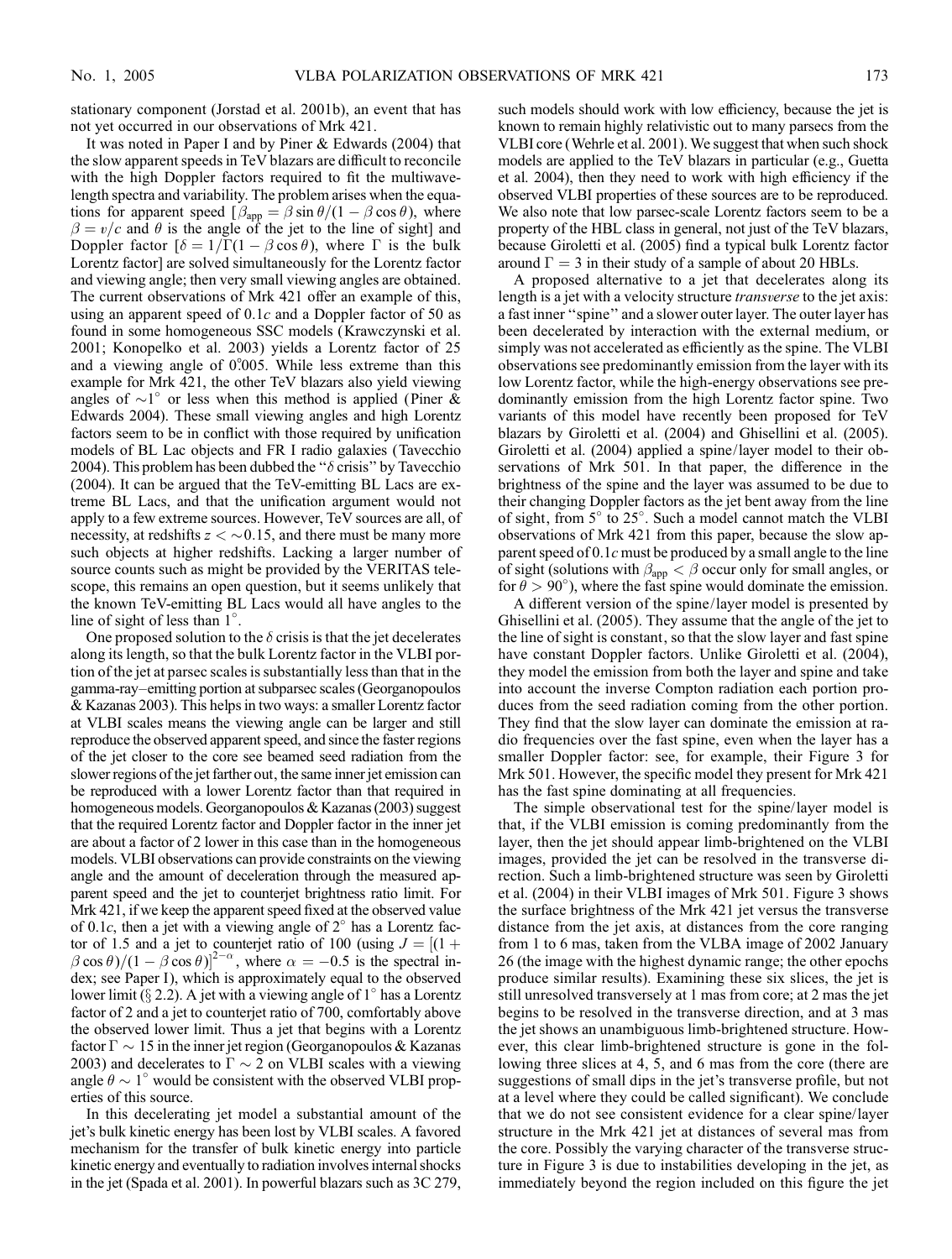

Fig. 3.—Jet surface brightness vs. transverse distance from the jet axis at six different distances from the core on 2002 January 26.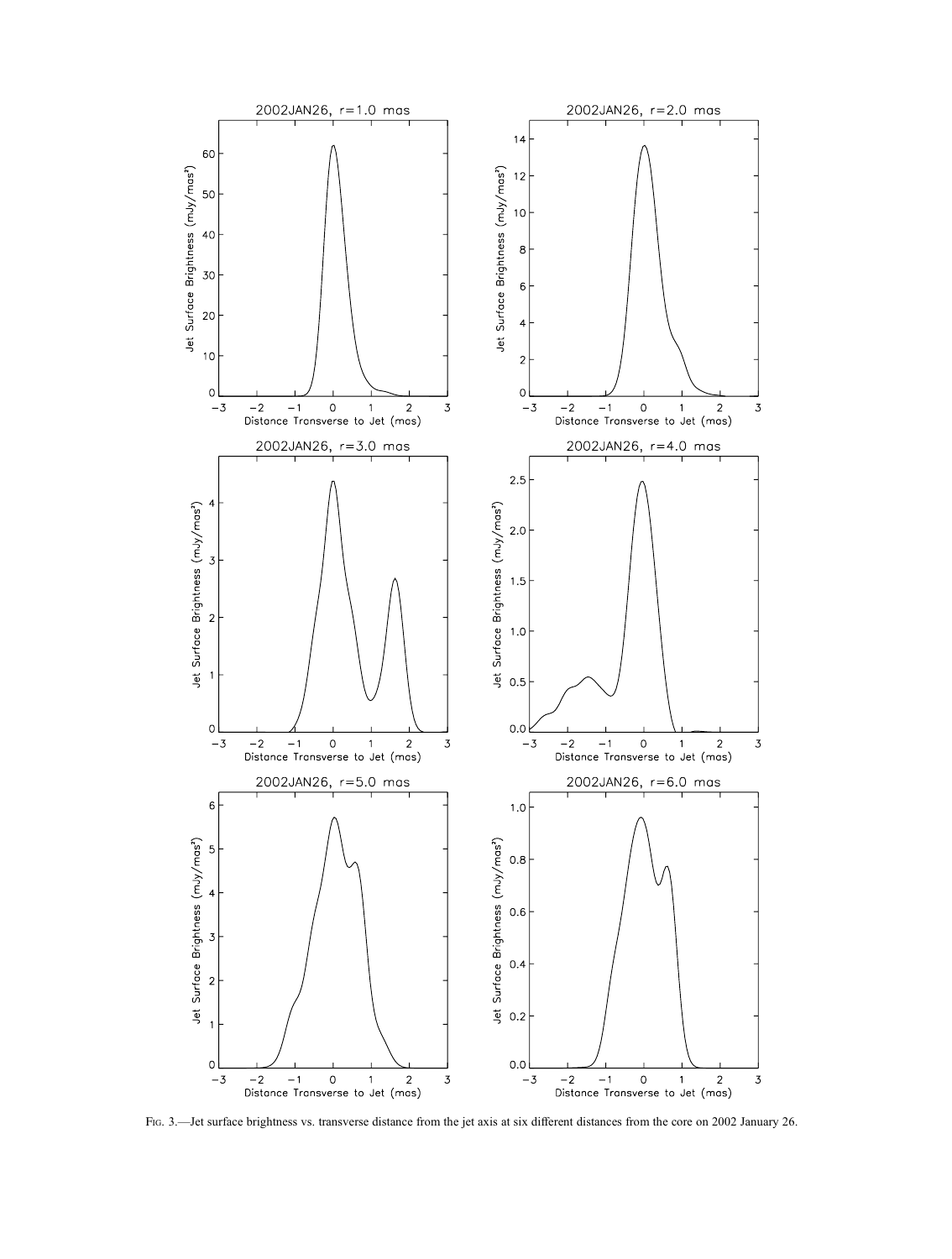loses collimation and becomes diffuse, as seen in the lower resolution images in Paper I.

If the measured apparent speeds do not represent the bulk motion of the plasma, but only of stationary or slowly moving patterns, then the model constraints derived from the apparent speed would not apply. In that case, the relevant VLBI observables for constraining the kinematics would be limited to the brightness temperature and the jet to counterjet brightness ratio limit. The relatively low brightness temperature of Mrk 421 would still constrain the Doppler factor to be small in the VLBI core, if Mrk 421 has a similar intrinsic brightness temperature to other compact radio sources (Readhead 1994). In the following section, we investigate whether the propagation of a disturbance down the Mrk 421 jet might have been seen in the jet's polarization properties, but not in the total intensity images.

# 3.3. Polarization Properties

VLBI polarization observations of Mrk 421 have recently been presented by Marscher et al. (2002) and Pollack et al. (2003). Both of these papers only detect polarized emission from the VLBI core, presumably because of the snapshot nature of their observations. Marscher et al. (2002) find the core of Mrk 421 to be 2% polarized with an EVPA nearly aligned with the inner jet P.A., in a 22 GHz image from 1997. Pollack et al. (2003) also find the VLBI core to be 2% polarized based on a 5 GHz image from 2000. The EVPAs reported by Pollack et al. (2003) are likely to be affected by large errors because of the lack of Faraday rotation corrections at their lower observation frequency.

Table 3 summarizes the polarization properties of the components in Mrk 421 at each epoch from our observations. Only components between C5 and the core are included, because the outer components are too weak for the detection of polarized emission in these observations. Table 3 gives the fractional polarization of the component, the EVPA of the polarized emission (P.A. is measured from north through east), and the offset of the EVPA from the jet P.A. at the location of the component. Because the least-squares fits of  $\S 3.1$  show that the components are effectively stationary during the 11 month span of these observations (maximum motion is 42  $\mu$ as for C5), we have evaluated the polarization properties using the fractional polarization and EVPA of the images at the average position of the component during the four epochs in order to minimize errors arising from variations in the model fits.

To estimate the errors on the quantities in Table 3, we used the empirical study of polarimetry errors done by Homan et al. (2002), who compared simultaneous polarization images at 15 and 22 GHz. Homan et al. (2002) estimated that in the worst cases the measured fluxes of jet components were accurate to 20%, and the measured EVPAs to 10°. We have accordingly used a 20% flux error (added in quadrature to the rms noise in the images) to derive the error bars on fractional polarization and assume 10° error bars for the angular quantities in the last two columns of Table 3. We have purposely chosen the most conservative error bars from Homan et al. (2002) in order to make sure that no spurious variability is detected in the polarization properties.

The emission from the core of Mrk 421 is polarized with a relatively high weighted average fractional polarization of 4.6%. Similar fractional polarizations are seen for the inner jet components C7 and C6. The fractional polarization increases in component C5, whose weighted average fractional polarization is 15.1%. This is in agreement with observations of Lister (2001), who observed that fractional polarization of VLBI jets initially increases with distance from the core. The fractional polarization of Mrk 421's core seems to have increased from

| TABLE 3                 |  |  |  |  |  |  |
|-------------------------|--|--|--|--|--|--|
| POLARIZATION PROPERTIES |  |  |  |  |  |  |

| Epoch           | Component      | $m^{\rm a}$<br>$(\%)$ | EVPA <sup>b</sup><br>$(\text{deg})$ | $E}{VPA-JPA}^c$<br>$(\text{deg})$ |
|-----------------|----------------|-----------------------|-------------------------------------|-----------------------------------|
| 2001 Aug 12     | Core           | $4.4 \pm 1.3$         | $-18.7$                             | $-20$                             |
|                 | C7             | $6.8 \pm 1.9$         | $-16.0$                             | $-17$                             |
|                 | C6             | $9.6 \pm 2.8$         | $-6.2$                              | -1                                |
|                 | C5             | $14.1 \pm 6.2$        | 42.9                                | 74                                |
| 2001 Nov 8      | Core           | $3.7 \pm 1.0$         | $-9.2$                              | $-11$                             |
|                 | C7             | $3.2 \pm 0.9$         | $-17.8$                             | $-19$                             |
|                 | C <sub>6</sub> | $8.7 + 2.5$           | $-59.1$                             | $-52$                             |
|                 | C <sub>5</sub> | $13.7 + 4.6$          | 56.6                                | 88                                |
| $2002$ Jan $26$ | Core           | $6.5 \pm 1.8$         | $-23.4$                             | $-25$                             |
|                 | C7             | $6.7 \pm 1.9$         | $-20.1$                             | $-22$                             |
|                 | C <sub>6</sub> | $2.9 \pm 0.8$         | $-38.8$                             | $-31$                             |
|                 | C5             | $13.3 \pm 4.0$        | 74.0                                | 105                               |
| 2002 Jul 2      | Core           | $5.4 \pm 1.5$         | $-32.1$                             | $-34$                             |
|                 | C7             | $5.9 \pm 1.7$         | $-32.5$                             | $-34$                             |
|                 | C <sub>6</sub> | $7.4 \pm 2.2$         | $-23.5$                             | $-16$                             |
|                 | C5             | $34.8 + 9.9$          | 33.3                                | 64                                |

<sup>a</sup> Fractional polarization of component.<br><sup>b</sup> EVPA of the polarized emission from the component. A  $\pm 10^\circ$  uncertainty is assumed for the measurement of EVPA (see text).

 $\textdegree$  Offset of the EVPA from the jet P.A. at the location of the component.

the lower value of 2% measured in 1997 and 2000 by Marscher et al. (2002) and Pollack et al. (2003), respectively.

The EVPAs of the core and C7 are similar and are aligned with the jet P.A. with a typical offset of  $\approx 20^{\circ}$ . As the emitting material of the core and jet of Mrk 421 is optically thin at 22 GHz (the spectral index of the VLBI core between 15 and 43 GHz was measured to be -0.54 in Paper I; see also the quasi-simultaneous data of Kovalev et al. 1999), the jet rest-frame magnetic field is oriented perpendicular to the EVPA (Aller 1970; see also Lyutikov et al. 2004 for a discussion of inferred directions of rest-frame vs. observer-frame magnetic fields). A magnetic field oriented nearly orthogonal to the jet is characteristic of emission from transverse shocks. This result is also consistent with those of Lister (2001), who found that cores with high (>4%) VLBI fractional polarization tended to have EVPAs aligned within 30 of the jet P.A. The EVPA of component C5 is different from that of the core and C7, and is nearly orthogonal to the jet (average EVPA-JPA  $\approx 80^\circ$ ), implying a magnetic field oriented nearly parallel to the jet. This is unusual for a jet component in a BL Lac object. Lister (2001), Zavala & Taylor (2003), and Marscher et al. (2002) find no jet components in BL Lac objects with EVPAs misaligned by more than  $\approx 45^\circ$  from the jet P.A.; however, the samples are quite small in all of these cases.

When we test the quantities in Table 3 for time variability, the only one that shows variability at greater than 3  $\sigma$  significance is the EVPA at the location of component C6 (0.003 probability of no variation). The EVPA for this component in 2001 August is aligned parallel to the jet  $(B$  perpendicular). By 2001 November it has rotated by  $53^\circ$  to make an oblique angle with the jet; it then rotates back toward its 2001 August value during 2002 January, becoming aligned parallel to the jet again by 2002 July. We are confident that this represents a real EVPA variation: the detections are well above the noise level, and none of the other components show similar systematic swings.

If this EVPA swing were due to Faraday rotation, it would require a rotation measure variation of 5000 rad  $m^{-2}$  between 2001 August and November. We consider this scenario unlikely, because the required rotation measure change is an order of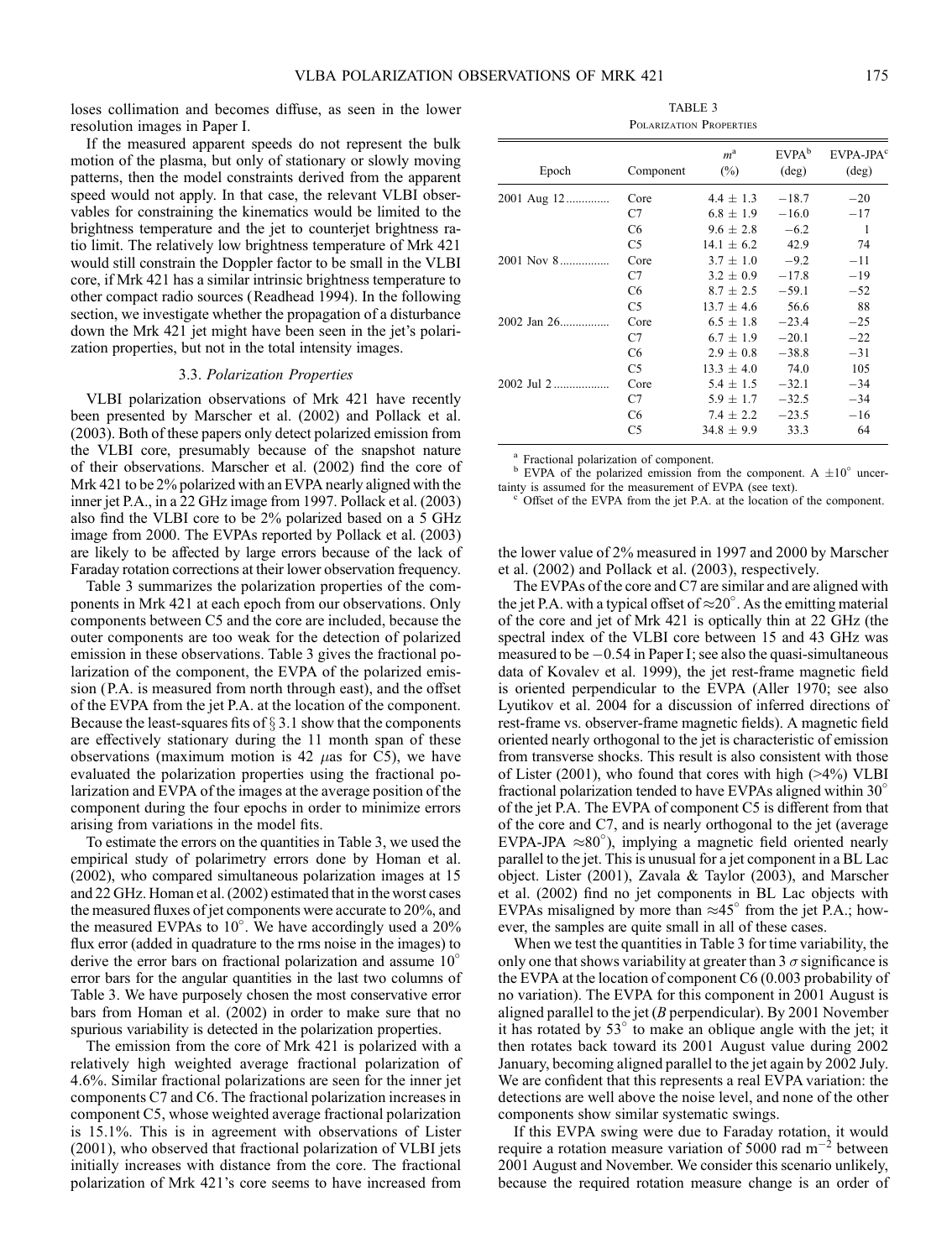magnitude larger than typical rotation measures in BL Lac objects (Zavala & Taylor 2003). One speculation for the behavior of the EVPA at this location is that propagating shocks are causing the magnetic field to become aligned perpendicular to the jet at this location in 2001 August and 2002 July, and thus changes in EVPA may provide a way to track shocks that cannot be separated from the quasi-stationary components on the total intensity images. If either of these perpendicular alignments of the B field of C6 (in 2001 August and 2002 July) is associated with a disturbance that left the core at the time of the 2001 gamma-ray high state, then that disturbance is propagating superluminally with an apparent speed between  $1c$  and  $3c$ . Similar constraints are placed on this propagation speed by assuming the hypothetical shock had traveled beyond C7 by the first epoch, and not reached C5 by the final epoch. However, why these shocks would not be visible as moving components on the total intensity images is not known.

# 4. CONCLUSIONS

This paper has presented four high dynamic range, dualcircular polarization, 22 GHz VLBA images of Mrk 421 taken during the year following this source's unprecedented gammaray high state in early 2001. The goal of the VLBA observations was to identify and measure the kinematics of any new component ejected into the parsec-scale jet as a result of this flaring activity. No new component associated with the 2001 flares was seen on the total intensity images, and the structure on these images seems decoupled from the high-energy activity in the core. Based on this hypothetical components nonappearance by the fourth epoch, we can place an upper limit to its apparent speed of  $< 0.3c$ . However, the nondetection of a new superluminal component still provides valuable constraints on the energetics of this source and implies that the jet loses much of its kinetic energy by the time it reaches parsec scales.

We combined the VLBA data from this paper and Paper I, and added archival VLBA data that had become available since Paper I, to create a 28 epoch set of VLBA data on this source in order to measure the kinematics of the parsec-scale jet as precisely as possible. We improved the apparent speed measurement over that in Paper I by a factor of a few, with the current highest measurement of the apparent speed being  $0.1c \pm 0.02c$ (for component C5). Taken together with the limit on the jet to counterjet brightness ratio ( $J \gtrsim 100$ ), this suggests a low Lorentz factor jet close to the line of sight: a jet with a bulk Lorentz factor  $\Gamma \sim 2$  and an angle to the line of sight  $\theta \sim 1^{\circ}$ would be consistent with the VLBI properties of Mrk 421. Other properties of this source, such as the low VLBI core brightness temperature, also point to a low Lorentz factor on parsec scales

- Edwards, P. G., & Piner, B. G. 2002, ApJ, 579, L67
- Edwards, P. G., Piner, B. G., Unwin, S. C., Wehrle, A. E., Murphy, D. W., Hirabayashi, H., & Fujisawa, K. 2000, in Astrophysical Phenomena Revealed by Space VLBI, ed. H. Hirabayashi, P. G. Edwards, & D. W. Murphy (Sagamihara: ISAS), 235
- Gaidos, J. A., et al. 1996, Nature, 383, 319
- Georganopoulos, M., & Kazanas, D. 2003, ApJ, 594, L27
- Ghisellini, G., Tavecchio, F., & Chiaberge, M. 2005, A&A, in press (astro-ph / 0406093)
- Giroletti, M., Giovannini, G., Taylor, G. B., & Falomo, R. 2005, in Proc. VI Italian Conf. on Active Galactic Nuclei (astro-ph /0408213)
- Giroletti, M., et al. 2004, ApJ, 600, 127
- Gopal-Krishna, Dhurde, S., & Wiita, P. J. 2004, ApJ, 615, L81
- Guetta, D., Ghisellini, G., Lazzati, D., & Celotti, A. 2004, A&A, 421, 877

(see Paper I), and these low Lorentz factors on parsec scales seem to be a common feature of TeV blazars (Piner & Edwards 2004), and possibly of HBLs in general (Giroletti et al. 2005). The VLBA observations of these sources then provide a valuable outer boundary condition for models of high-energy emission through shocks in the inner jet, namely, that  $\Gamma \sim 2$  at projected distances of 1 pc from the central black hole ( $\approx$ 50 pc deprojected distance for an angle to the line of sight of  $1^{\circ}$ ). After this paper was submitted, Gopal-Krishna et al. (2004) suggested that an analysis that takes into account the finite opening angle of the jet can reproduce the slow apparent speeds in a jet that still has a high Lorentz factor. We plan in a future paper to undertake a comparison of the Gopal-Krishna et al. (2004) model with our VLBI data, to see if this model can explain the observed VLBI properties of the TeV sources.

These dual-circular polarization observations also allowed us to study the polarization properties of the Mrk 421 jet over an 11 month period starting several months after a prolonged gammaray high state. The VLBI core and inner jet (component C7) had fractional polarizations of  $\sim$ 5% and EVPAs aligned with the jet axis. Component C5 (at 1.5 mas from the core) had a higher fractional polarization of  $\sim$ 15% and an EVPA nearly orthogonal to the jet axis. Significant variability was detected in the EVPA of component C6, which at two of the four epochs showed an EVPA aligned with the jet axis, possibly a sign of propagating disturbances that are more easily visible on the polarization images. This raises the question of whether the propagation of shocks in the jets of these HBL sources might be easier to track on VLBI polarization images than on total intensity images alone.

Part of the work described in this paper has been carried out at the Jet Propulsion Laboratory, California Institute of Technology, under contract with the National Aeronautics and Space Administration. The National Radio Astronomy Observatory is a facility of the National Science Foundation, operated under cooperative agreement by Associated Universities, Inc. This research has made use of the NASA/ IPAC Extragalactic Database (NED), which is operated by the Jet Propulsion Laboratory, California Institute of Technology, under contract with the National Aeronautics and Space Administration. This research has made use of the United States Naval Observatory (USNO) Radio Reference Frame Image Database (RRFID). We thank Ken Kellermann for providing model component data from the 2 cm survey. This work was supported by the National Science Foundation under grant 0305475, and by a Cottrell College Science Award from the Research Corporation.

- REFERENCES
	- Hirabayashi, H., et al. 1998, Science, 281, 1825 (erratum 282, 1995)
	- Homan, D. C., Ojha, R., Wardle, J. F. C., Roberts, D. H., Aller, M. F., Aller, H. D., & Hughes, P. A. 2002, ApJ, 568, 99
	- Horan, D., & Weekes, T. C. 2004, NewA Rev., 48, 527
	- Jorstad, S. G., Marscher, A. P., Mattox, J. R., Aller, M. F., Aller, H. D., Wehrle, A. E., & Bloom, S. D. 2001a, ApJ, 556, 738
	- Jorstad, S. G., Marscher, A. P., Mattox, J. R., Wehrle, A. E., Bloom, S. D., & Yurchenko, A. V. 2001b, ApJS, 134, 181
	- Katarzyński, K., Sol, H., & Kus, A. 2003, A&A, 410, 101
	- Kellermann, K. I., et al. 2004, ApJ, 609, 539
	- Konopelko, A., Mastichiadis, A., Kirk, J., De Jager, O. C., & Stecker, F. W. 2003, ApJ, 597, 851
	- Kovalev, Y. Y., Nizhelsky, N. A., Kovalev, Y. A., Berlin, A. B., Zhekanis, G. V., Mingaliev, M. G., Bogdantsov, A. V. 1999, A&AS, 139, 545
	- Krawczynski, H., et al. 2001, ApJ, 559, 187
	- Krennrich, F., et al. 1999, ApJ, 511, 149

Aller, H. D. 1970, ApJ, 161, 19

Bennett, C. L., et al. 2003, ApJS, 148, 1